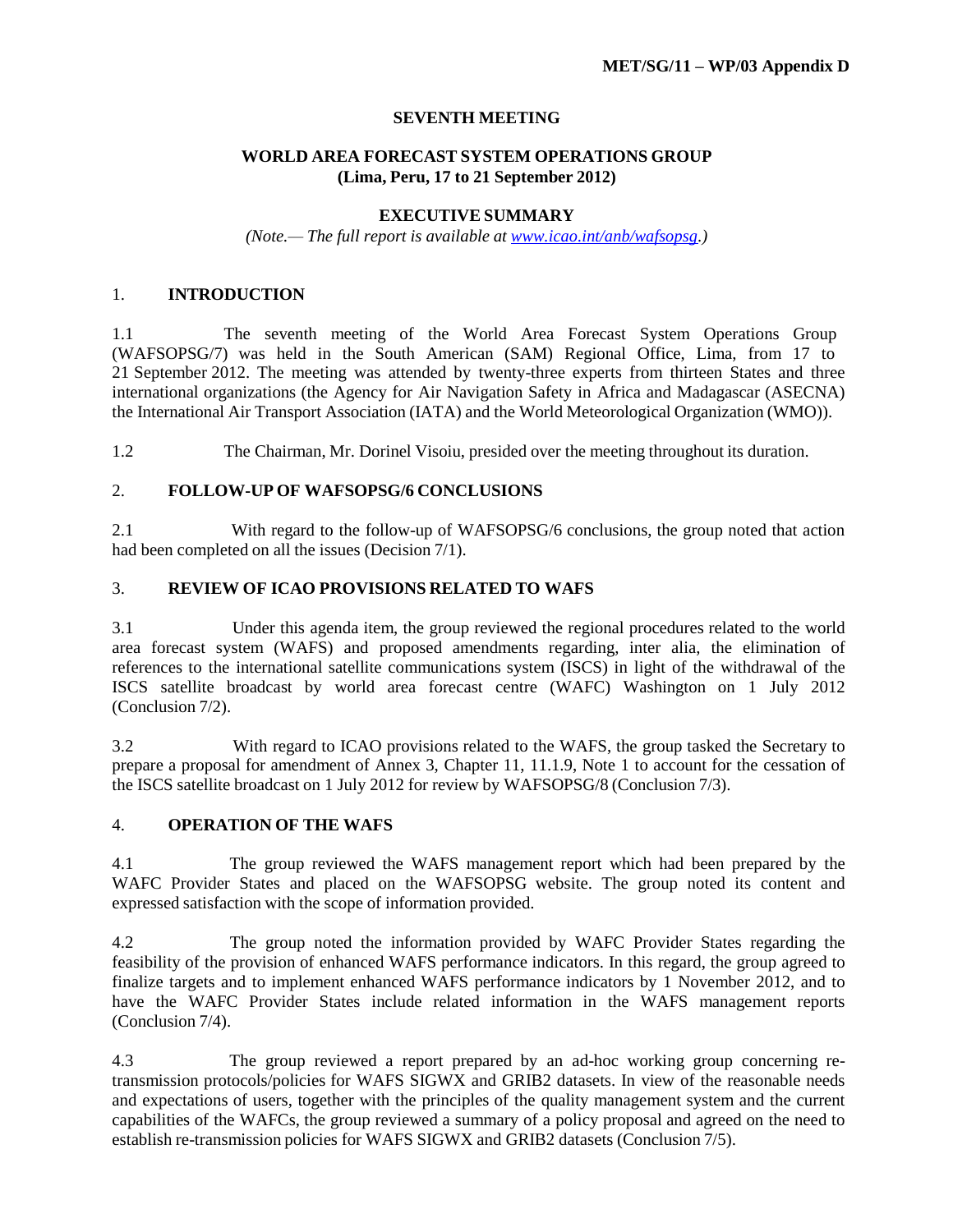# WAFSOPSG/7 Executive Summary  $-2$  –

4.4 The group noted the cessation by WAFC Washington of the ISCS satellite broadcast on 1 July 2012 and its replacement by the WAFS Internet-based services (WIFS), and that the satellite distribution system for information relating to air navigation (SADIS) Provider State and WAFC London had established the Secure SADIS FTP service. To facilitate users' access, the group tasked the WAFC Provider States to work on the synchronization of the file structures of the WIFS and the Secure SADIS FTP (Conclusion 7/6).

4.5 With regard to the availability times of GRIB1 upper-air data on the WAFS Internetbased services (Secure SADIS FTP and WIFS), the group agreed that the GRIB1 upper-air data should be made available on the Internet-based services once it has completed its production process, but no earlier than GRIB2 upper-air data, and that users should be notified of the availability times and/or future updates to the availability times via the WAFS Change Implementation Notice Board (Conclusion 7/7).

4.6 To benefit users, the group invited the WAFC Provider States to issue administrative messages to inform users of changes to WAFS services and updates of WAFS documentation (Conclusion 7/8).

# 5. **DEVELOPMENT OF THE WAFS**

5.1 The group agreed that all the formalities regarding the cessation of WAFS gridded global forecasts in WMO GRIB1 code form had been fulfilled. Therefore, the group endorsed their cessation at 0000 UTC on 14 November 2013 (Decision 7/9 refers) and invited WAFC Provider States to cease their preparation and issuance (Conclusion 7/10 refers). In addition, the group agreed to inform user States of the cessation and to encourage user States concerned to migrate to the use of WAFS forecasts in WMO GRIB2 code form (Conclusion 7/11).

5.2 Regarding the visualization of WAFS upper-air gridded forecasts, the group reviewed an outline prepared by the WAFC Provider States of how WAFS SIGWX forecasts and WAFS gridded CB clouds, icing and turbulence forecasts were intended to be used given that both were expected to have operational status by November 2013. The group agreed to include the principles of the referred outline as guidance material in the *Manual on Aeronautical Meteorological Practices* (Doc 8896) (Conclusion 7/12).

5.3 With regard to training requirements, for States and WAFS users, for the new WAFS gridded forecasts for CB clouds, icing and turbulence, the group, in light of the consideration of examples of visualization options, agreed to proceed with the development of a training package in line with the expected timescale involved with its operational use, and tasked the Secretary to investigate the feasibility of its translation into all official languages of ICAO (Conclusion 7/13).

5.4 In view of the successful harmonization of the WAFS gridded global forecasts for CB clouds, icing and turbulence, and the ongoing verification results, as well as the availability of updated guidance material, the group reaffirmed Conclusion 6/18 regarding the removal, as part of Amendment 76 to Annex 3, of Note 1 to Appendix 2, 1.2.2 h) regarding the experimental nature ("trial forecasts") of the gridded forecasts. Additionally, the group invited the WAFC Providers States, in collaboration with all ICAO PIRGs, IATA and WMO, to extend the verification of WAFS gridded global forecasts of CB clouds, icing and turbulence using more comprehensive datasets for the monitoring of the quality of the products and to publish the CB clouds, icing and turbulence verification results on the WAFCs websites (Conclusion 7/14).

5.5 Regarding the WAFS support required for the integration of meteorological information within the global ATM operation concept, the group invited ICAO, the WAFC Provider States and selected States and international organizations to coordinate, with the Meteorological Aeronautical Requirements and Information Exchange Project Team (MARIE-PT), in the development of a concept of